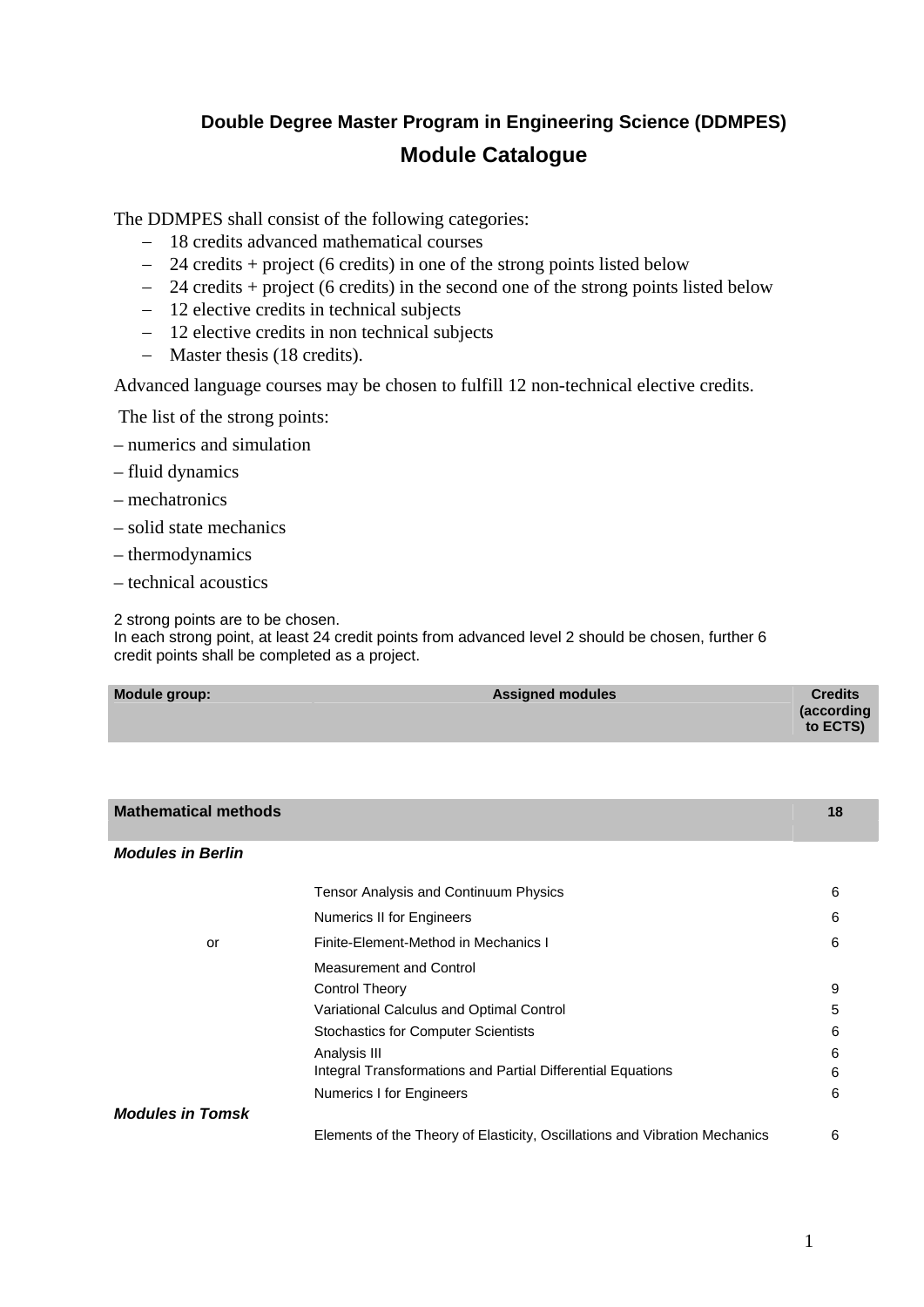# **Module Catalogue of the Strong Points**

| <b>Numerics and simulation</b> | <b>Assigned modules</b>                                               | <b>Credits</b><br>(according<br>to ECTS) |
|--------------------------------|-----------------------------------------------------------------------|------------------------------------------|
| <b>Modules in Berlin</b>       |                                                                       |                                          |
| Core area (level 1)*           |                                                                       |                                          |
|                                | Computational Fluid Dynamics CFD I+II                                 | 12                                       |
|                                | <b>Finite Element Methods 1</b>                                       | 6                                        |
|                                | <b>Finite Element Methods 2</b>                                       | 6                                        |
|                                | Applied Information Technology<br>Industrial Information Technology   | 6<br>12                                  |
| or                             | Software Engineering                                                  | 6                                        |
|                                | Programming of Parallel and Distributed Systems                       | 9                                        |
|                                | <b>Parallel Numerics</b>                                              | 12                                       |
|                                |                                                                       |                                          |
| advanced courses (level 2)**   |                                                                       |                                          |
|                                | CFD-Project (Applied Computational Fluid Dynamics (Project))          | 6                                        |
|                                | Practical Training in Finite-Element-Method                           | 6                                        |
|                                | Seminar in Modeling                                                   | 6                                        |
|                                | Simulation and Measurement                                            | 12                                       |
|                                | Numerical Linear Algebra                                              | 6                                        |
|                                | Numerics of Elliptical Partial Differential Equations                 | 6                                        |
|                                | <b>Statistical Turbulence Modeling</b>                                | 6                                        |
|                                | Numerical Aeroacoustics (CAA)                                         | 12                                       |
|                                | <b>Technical Information Systems</b>                                  | 6                                        |
|                                | Information Systems Project                                           | 6                                        |
|                                | OKS 1 - Basics (Fundamental Principles of Open Communication Systems) | 6                                        |
| and                            | OKS 3 - Practice (Advanced Communication Systems)                     | 6                                        |
|                                | OKS-Project (I or/and II)                                             | 6                                        |
|                                | Fundamental Principles of Information Modeling                        | 6                                        |
| and                            | Databases (Database Systems)                                          | 6                                        |
|                                | Picture Producing Process in Medicine and Neurobiology                | 6                                        |
|                                | Algorithms of Image Processing                                        | 6                                        |
|                                | Visualizing in Mathematics                                            | 10                                       |
|                                | Picture Producing Process in Medicine I                               | 6                                        |
|                                | Industrial Image Processing                                           | 9                                        |
|                                | Computer Graphics - Basics                                            | 6                                        |
|                                | Computer Graphics - Completion                                        | 6                                        |
|                                | Simulation of Production Systems - Work Place                         |                                          |
|                                | Simulation of Production Systems - Material Flow                      | 6                                        |
|                                | Process and System Dynamics / Process Simulation                      | 12                                       |
|                                | Design and Simulation                                                 | 12                                       |
|                                | Numerical Simulation Methods in Engineering                           | 6                                        |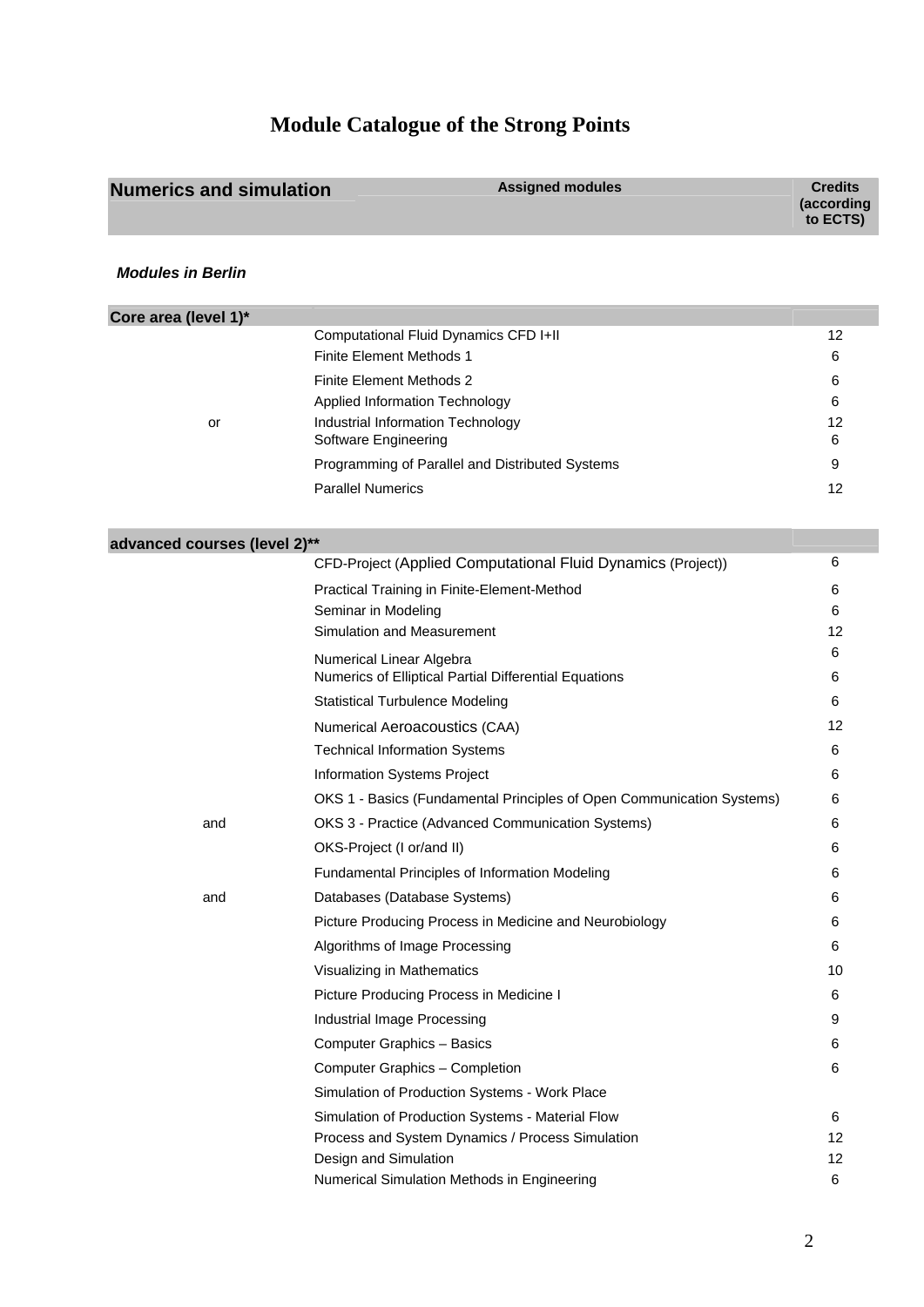| <b>Fluid dynamics</b>   | <b>Assigned modules</b>                                                                   | <b>Credits</b> |
|-------------------------|-------------------------------------------------------------------------------------------|----------------|
|                         |                                                                                           |                |
|                         | Engineering                                                                               | 6              |
|                         | Engineering<br>Artificial Intelligence, Experimental Systems and Data Bases in Mechanical |                |
|                         | Systems Analysis, Computer Modeling and Optimization in Mechanical                        | 6              |
|                         | Mathematical Methods of Experimental Data Processing                                      | 4              |
|                         | Information Technology in Science and Education                                           | 4              |
| <b>Modules in Tomsk</b> |                                                                                           |                |
|                         | Non-linear Optimization                                                                   | 10             |
|                         | Linear Optimization                                                                       | 10             |
|                         | Neuronal Information Processing - Extension                                               | 9              |
|                         | Neuronal Information Processing - Basics                                                  | 9              |
|                         | <b>Advanced Control Theory</b>                                                            | 9              |
|                         | Control Theory                                                                            | 4              |
|                         | Modeling with Differential Equations I                                                    | 10             |
|                         | Modeling of Traffic Systems                                                               | 8              |
|                         | Communication Networks and Technology                                                     | 12             |
|                         |                                                                                           |                |

### *Modules in Berlin*

| Core area (level 1)*         |                                                 |    |
|------------------------------|-------------------------------------------------|----|
|                              | <b>Advanced Fluid Dynamics</b>                  | 6  |
|                              | <b>Turbulent Flows</b>                          | 12 |
|                              | An Introduction to Computational Fluid Dynamics | 12 |
|                              | <b>Fundamentals of Aeroacoustics</b>            | 6  |
|                              | Gasdynamics I                                   | 6  |
|                              | Gasdynamics II                                  | 6  |
|                              | Measurement Techniques in Fluid Dynamics        | 12 |
|                              | Aerothermodynamics I                            | 6  |
|                              | Aerothermodynamics II                           | 6  |
|                              | Fluid System Dynamics                           | 12 |
|                              | <b>Fluid Machinery</b>                          | 12 |
|                              | Aerodynamics I                                  | 6  |
|                              | Aerodynamics II                                 | 6  |
|                              | Flow and Combustion in Gas Turbines             | 6  |
|                              | Flow around Automobiles and Buildings           | 6  |
|                              |                                                 |    |
| advanced courses (level 2)** |                                                 |    |

| <b>Turbomachinery Noise</b>                                   | 6  |
|---------------------------------------------------------------|----|
| <b>Applied Computational Fluid Dynamics</b>                   | 6  |
| Modeling and Control of Combustion Systems: Thermal Acoustics | 6  |
| Dimensional Analysis (Stability and Transition)               | 12 |
| Marine Hydrodynamics                                          | 12 |
| Process Engineering I                                         | 9  |
| <b>Statistical Turbulence Modeling</b>                        | 6  |

**(according to ECTS)**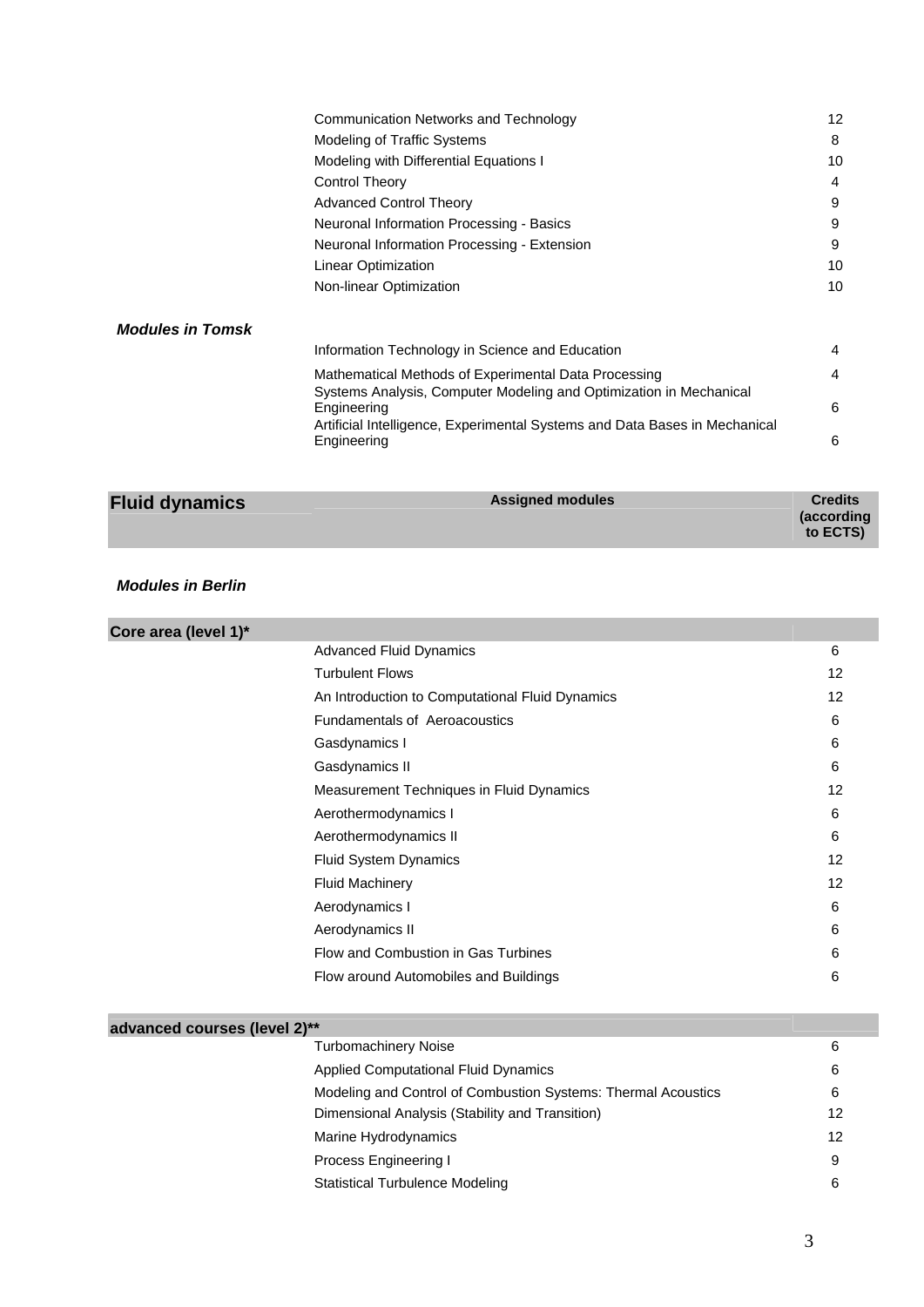| . | Acciance modules                                    | $C$ is a distant |
|---|-----------------------------------------------------|------------------|
|   | Numerical Simulation Methods in Engineering Science | 6                |
|   | <b>Flight Mechanics 2</b>                           | 6                |
|   | Advanced Fluid-Borne Sound (TA 7)                   | 6                |
|   | Fluid-Borne Sound-Basics (TA 1 PI)                  | 9                |
|   | Supplement to Aeroacoustics                         | 6                |
|   | Numerical Aeroacoustics (CAA)                       | 6                |
|   | Theoretical Acoustics (TA 8)                        | 6                |
|   | Computational Fluid Dynamics (CFD)                  | 12               |
|   |                                                     |                  |

| <b>Mechatronics</b> | <b>Assigned modules</b> | <b>Credits</b>     |
|---------------------|-------------------------|--------------------|
|                     |                         | <i>(according)</i> |
|                     |                         | to ECTS)           |

## *Modules in Berlin*

| Core area (level 1)* |                                           |    |
|----------------------|-------------------------------------------|----|
|                      | <b>System Dynamics and Mechatronics</b>   | 6  |
|                      | <b>Measurement and Control</b>            | 12 |
|                      | Measurement Technology                    | 12 |
|                      | <b>Electric Drives</b>                    | 6  |
|                      | Drive Systems and Components              | 12 |
|                      | Precision Mechanics and Micro Technology  | 12 |
| or                   | Analog and Digital                        | 6  |
|                      | <b>Embedded Real-time Systems</b>         | 6  |
|                      | Robotics (PDV 3)                          | 6  |
|                      | <b>Theoretical Electrical Engineering</b> | 6  |
|                      |                                           |    |

#### **advanced courses (level 2)\*\***

| Mechatronics in Industrial Application                           | 3 |
|------------------------------------------------------------------|---|
| Measurement and Control - Completion                             | 9 |
| Optimization Based Planning and Realization of Dynamic Processes | 6 |
| Oil Hydraulics and Pneumatics 1                                  | 6 |
| Oil Hydraulics and Pneumatics 2                                  | 6 |
| Industrial Image Processing                                      | 9 |
| PDV / Robotics - Project                                         | 9 |
| Artificial Intelligence: Basis and Application                   | 6 |
| Vibration Influence and Vibration Isolation in Machines Systems  | 6 |
| <b>Flight Controlling</b>                                        | 6 |
| Kinematics of Machinery Systems                                  | 6 |
|                                                                  |   |

| <b>Solid State Mechanics</b> | <b>Assigned modules</b> | <b>Credits</b>                 |
|------------------------------|-------------------------|--------------------------------|
|                              |                         | <i>(according)</i><br>to ECTS) |

# *Modules in Berlin*

| Core area (level 1)*                          |  |
|-----------------------------------------------|--|
| <b>Contact Mechanics and Friction Physics</b> |  |
| <b>Materials Science</b>                      |  |
| Mechanical Vibration Theory                   |  |
| Finite Element Method - FEM I                 |  |
|                                               |  |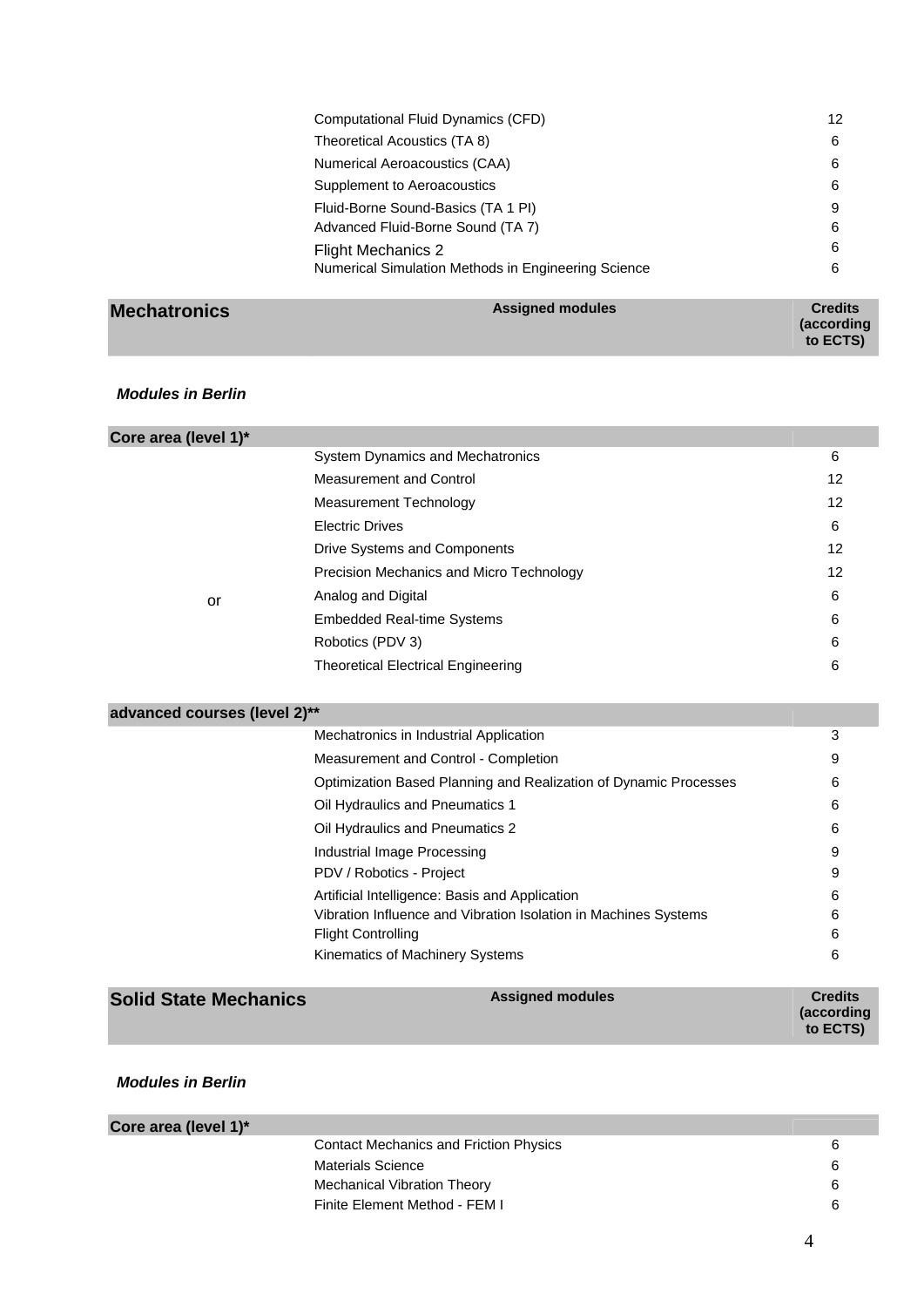|                              | Finite Element Method - FEM II                                                                                                                                                                                                                                                                                                                                                                                                                                                                                                                                                                                                                                                            | 6                                         |
|------------------------------|-------------------------------------------------------------------------------------------------------------------------------------------------------------------------------------------------------------------------------------------------------------------------------------------------------------------------------------------------------------------------------------------------------------------------------------------------------------------------------------------------------------------------------------------------------------------------------------------------------------------------------------------------------------------------------------------|-------------------------------------------|
|                              | Fracture Mechanics I                                                                                                                                                                                                                                                                                                                                                                                                                                                                                                                                                                                                                                                                      | 6                                         |
|                              | <b>Fracture Mechanics II</b>                                                                                                                                                                                                                                                                                                                                                                                                                                                                                                                                                                                                                                                              | 6                                         |
|                              | Project Finite Element Method                                                                                                                                                                                                                                                                                                                                                                                                                                                                                                                                                                                                                                                             | 6                                         |
|                              | <b>Elasticity and Plasticity</b>                                                                                                                                                                                                                                                                                                                                                                                                                                                                                                                                                                                                                                                          | 6                                         |
|                              | Vibration Influence and Vibration Isolation                                                                                                                                                                                                                                                                                                                                                                                                                                                                                                                                                                                                                                               | 6                                         |
|                              | Dynamics of Power Train Systems                                                                                                                                                                                                                                                                                                                                                                                                                                                                                                                                                                                                                                                           | 6                                         |
|                              | <b>System Dynamics and Mechatronics</b>                                                                                                                                                                                                                                                                                                                                                                                                                                                                                                                                                                                                                                                   | 6                                         |
|                              | Introduction into the Vehicle Dynamics / Dynamics of Rail Vehicles                                                                                                                                                                                                                                                                                                                                                                                                                                                                                                                                                                                                                        | 6                                         |
|                              | Non-linear Continuum Mechanics                                                                                                                                                                                                                                                                                                                                                                                                                                                                                                                                                                                                                                                            | 6                                         |
| advanced courses (level 2)** |                                                                                                                                                                                                                                                                                                                                                                                                                                                                                                                                                                                                                                                                                           |                                           |
|                              | Structure-Borne Sound (TA 5)                                                                                                                                                                                                                                                                                                                                                                                                                                                                                                                                                                                                                                                              | 6                                         |
|                              | Advanced Structure-Borne Sound (TA 9)                                                                                                                                                                                                                                                                                                                                                                                                                                                                                                                                                                                                                                                     | 6                                         |
|                              |                                                                                                                                                                                                                                                                                                                                                                                                                                                                                                                                                                                                                                                                                           |                                           |
|                              | Numerical Simulation Methods in Engineering Science                                                                                                                                                                                                                                                                                                                                                                                                                                                                                                                                                                                                                                       | 6                                         |
|                              | Aeroelastics                                                                                                                                                                                                                                                                                                                                                                                                                                                                                                                                                                                                                                                                              | 6                                         |
|                              | Non-linear and Chaotic Vibrations                                                                                                                                                                                                                                                                                                                                                                                                                                                                                                                                                                                                                                                         | 6                                         |
|                              | <b>Rotor Dynamics</b>                                                                                                                                                                                                                                                                                                                                                                                                                                                                                                                                                                                                                                                                     |                                           |
|                              | <b>Flight Mechanics 2</b>                                                                                                                                                                                                                                                                                                                                                                                                                                                                                                                                                                                                                                                                 | 6                                         |
|                              | <b>Flight Mechanics 3</b>                                                                                                                                                                                                                                                                                                                                                                                                                                                                                                                                                                                                                                                                 | 6                                         |
|                              | <b>Contact Mechanics and Friction Physics</b>                                                                                                                                                                                                                                                                                                                                                                                                                                                                                                                                                                                                                                             |                                           |
| <b>Modules in Tomsk</b>      | Special Course of Mechanical Engineering Technology<br>Automation and Control of Vacuum Equipment<br>Methodology and Equipment of Experimental Investigations in<br><b>Mechanical Engineering</b><br>Physical Foundations of High-Temperature Technologies in<br><b>Mechanical Engineering</b><br>Special Technologies of Heat Treatment in Mechanical Engineering<br>Production Methods of Special Heterophase and Heterogeneous<br><b>Materials</b><br>Physical Foundations of Designing and Producing of Hard Alloys for<br><b>Mechanical Engineering</b><br><b>Physical Foundations of Tribology</b><br>Elements of the Theory of Elasticity, Oscillations and Vibration<br>Mechanics | 6<br>6<br>6<br>6<br>6<br>6<br>4<br>6<br>4 |
| <b>Thermodynamics</b>        | <b>Assigned modules</b>                                                                                                                                                                                                                                                                                                                                                                                                                                                                                                                                                                                                                                                                   | <b>Credits</b>                            |
|                              |                                                                                                                                                                                                                                                                                                                                                                                                                                                                                                                                                                                                                                                                                           | (according<br>to ECTS)                    |
| <b>Modules in Berlin</b>     |                                                                                                                                                                                                                                                                                                                                                                                                                                                                                                                                                                                                                                                                                           |                                           |
|                              |                                                                                                                                                                                                                                                                                                                                                                                                                                                                                                                                                                                                                                                                                           |                                           |
| Core area ( level 1)*        |                                                                                                                                                                                                                                                                                                                                                                                                                                                                                                                                                                                                                                                                                           |                                           |
|                              | Irreversible Thermodynamics                                                                                                                                                                                                                                                                                                                                                                                                                                                                                                                                                                                                                                                               |                                           |
|                              | <b>Basic Thermic Operations</b>                                                                                                                                                                                                                                                                                                                                                                                                                                                                                                                                                                                                                                                           |                                           |

|         | <b>Basic Thermic Operations</b><br>Theoretical Physics IV: Thermodynamics and Statistics | 10 |
|---------|------------------------------------------------------------------------------------------|----|
|         | Flow and Combustion in Gas Turbines                                                      |    |
|         | Combustion                                                                               |    |
|         | <b>Kinetic Theory</b>                                                                    |    |
|         | <b>Statistical Physics</b>                                                               | 12 |
| --<br>. |                                                                                          |    |

**advanced courses (level 2)\*\***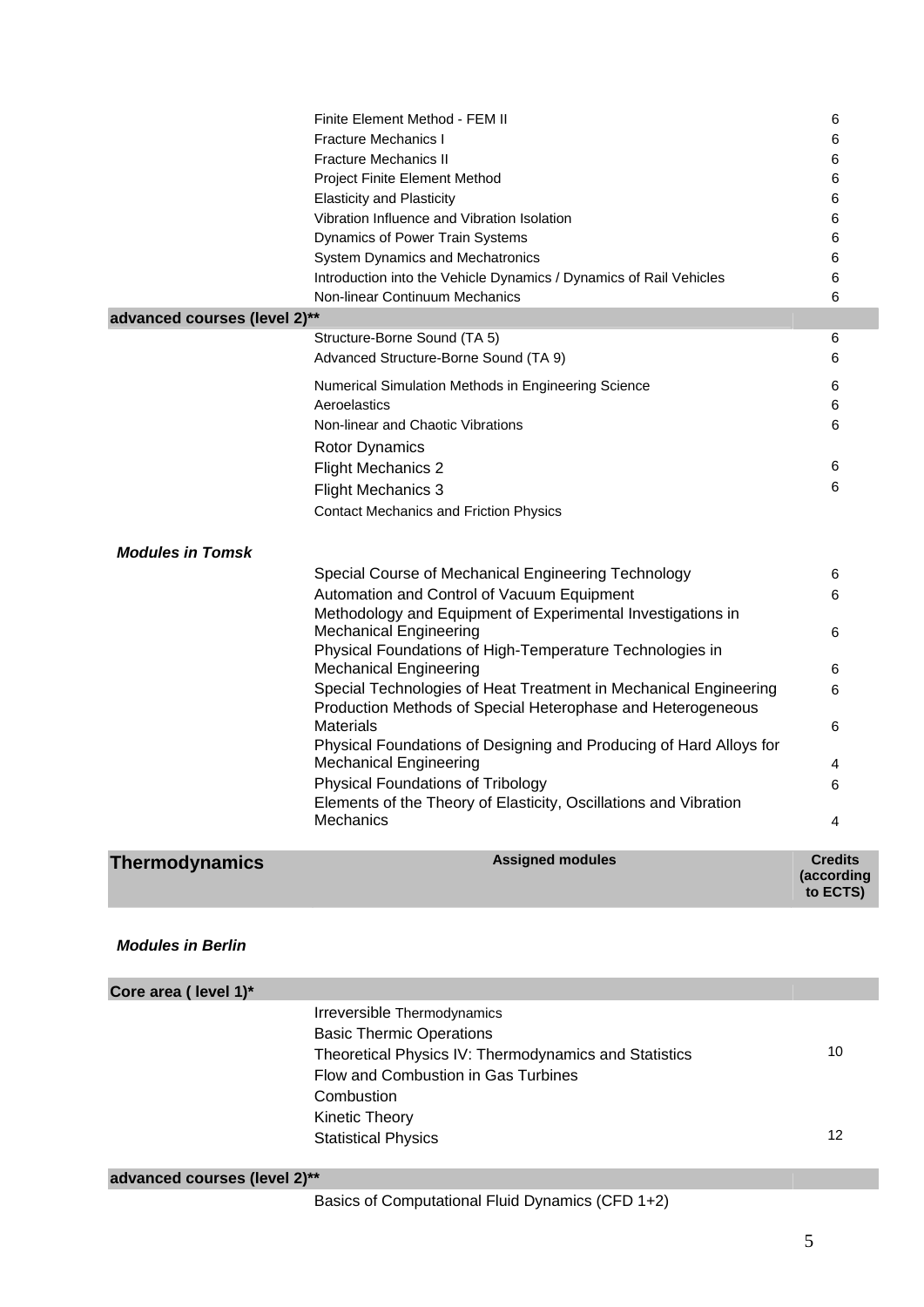|                         | Modeling and Control of Combustion Systems                                                                                                  | 6 |
|-------------------------|---------------------------------------------------------------------------------------------------------------------------------------------|---|
|                         | Low Temperature (Cryogenic) Thermodynamics                                                                                                  |   |
|                         | Phase Equilibrium in Multi-phase Systems                                                                                                    | 6 |
|                         | Thermodynamics for Biological Systems                                                                                                       | 6 |
|                         | Thermodynamics for Aggregating Systems                                                                                                      | 6 |
|                         | <b>Physical Chemistry III</b>                                                                                                               |   |
|                         | <b>Physical Chemistry IV</b>                                                                                                                |   |
|                         | Gasdynamics I                                                                                                                               |   |
|                         | Gasdynamics II                                                                                                                              |   |
| <b>Modules in Tomsk</b> |                                                                                                                                             |   |
|                         | Physical Foundations of High-temperature Technologies in Mechanical<br>Engineering                                                          | 6 |
|                         | Special Technologies of Heat Treatment in Mechanical Engineering                                                                            | 6 |
|                         | Production Methods of Special Heterophase and Heterogeneous Materials<br>Physical Foundations of Designing and Producing of Hard Alloys for | 6 |
|                         | <b>Mechanical Engineering</b>                                                                                                               | 4 |

| <b>Technical Acoustics</b> | <b>Assigned modules</b> | <b>Credits</b><br>(according<br>to ECTS) |
|----------------------------|-------------------------|------------------------------------------|
|                            |                         |                                          |

### *Modules in Berlin*

| Core area (level 1)*                 |                                                                  |    |  |
|--------------------------------------|------------------------------------------------------------------|----|--|
| Fluid-Borne Sound - Basics (TA 1 PI) |                                                                  |    |  |
|                                      | Noise and Vibration Control (TA 2 PI)                            | 9  |  |
|                                      | Measurement Technique and Signal Processing (TA 4)               | 6  |  |
|                                      | Structure-Borne Sound (TA 5)                                     | 6  |  |
|                                      | <b>Fundamentals of Aeroacoustics</b>                             | 6  |  |
|                                      | Vibration Isolation and Vibration Control in Machines Systems    | 6  |  |
| advanced courses (level 2)**         |                                                                  |    |  |
|                                      | Advanced Fluid-Borne Sound (TA 7)                                | 6  |  |
|                                      | Theoretical Acoustics (TA 8)                                     | 6  |  |
|                                      | Aerodynamic Sound (TA 11)                                        | 6  |  |
|                                      | Advanced Noise and Vibration Control (TA 6 PI)                   | 9  |  |
|                                      | Advanced Structure-Born Sound (TA 9)                             | 6  |  |
|                                      | <b>Supplementing Aeroacoustics</b>                               | 6  |  |
|                                      | Numerical Aeroacoustics (CAA)                                    | 6  |  |
|                                      | Flow and Combustion in Gas Turbines                              | 6  |  |
|                                      | Modeling and Control of Combustion Systems (Thermoacoustics II)  | 6  |  |
|                                      | Statistical Energy Analysis (TA 10)                              | 6  |  |
|                                      | Non-linear and Chaotic Vibrations                                | 6  |  |
|                                      | Psychoacoustics, Noise Effects and Urban Noise Protection (TA 3) | 12 |  |
| <b>Project</b>                       | <b>Acoustic Project</b>                                          | 6  |  |
|                                      |                                                                  |    |  |

| <b>Nontechnical subjects:</b> |  |  |
|-------------------------------|--|--|
|                               |  |  |

**In Berlin:** Free selection from the whole study program of German universities